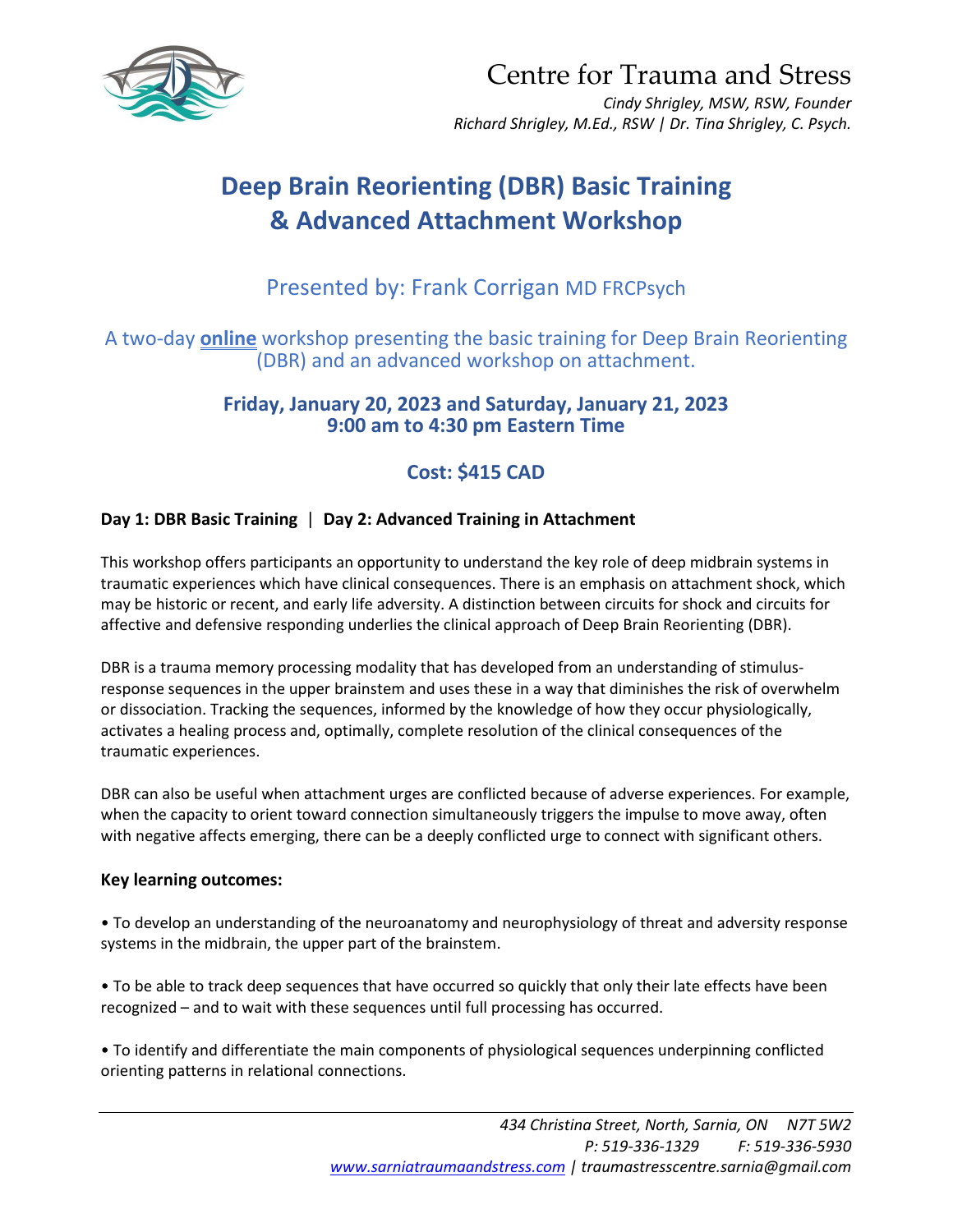

# Centre for Trauma and Stress

*Cindy Shrigley, MSW, RSW, Founder Richard Shrigley, M.Ed., RSW | Dr. Tina Shrigley, C. Psych.*

### **About the Presenter:**

**Frank Corrigan MD FRCPsych** was an NHS Consultant Psychiatrist who latterly specialized in the treatment of post-traumatic and dissociative disorders. He is now in private practice and retains a specialization in complex trauma disorders.

He is co-author of Neurobiology and Treatment of Traumatic Dissociation: Towards an Embodied Self (Lanius et al., 2014) and co-author of The Comprehensive Resource Model: Effective Techniques for Healing Complex Trauma (Lisa Schwarz et al 2016). He is currently involved in a clinical and neuroimaging study of online DBR with Professor Ruth Lanius, University of Western Ontario, Canada.

More information on Frank's published work about deep brain reorienting, please visit his website: <https://deepbrainreorienting.com/>

#### **FAQ:**

**Who should attend?** This workshop is for regulated mental health professionals with at least a Master's degree in the mental health field (e.g. psychiatrists, psychologists, psychotherapists, and registered social workers) who have experience with providing trauma treatment psychotherapies to adult clients.

#### **Will this workshop be recorded?** No.

**Will CEUs be awarded for this workshop?** No, but we will provide you with a Certificate of Attendance for attending both days.

**Can I attend one of the two days?** No. This workshop is inclusive of both days. That being said, if you have attended the training before and this is a refresher, please contact us directly to discuss options.

#### **Cancellation and Refund Policy:**

An administrative fee of \$50 will be charged for all cancellations. Cancellation 14 or more days prior to the workshop date we will issue you a refund, less \$50 administration fee. If you notify us of cancellation less than 14 days prior to the workshop date we can transfer your fee to another workshop date should there be one available sponsored by Center for Trauma and Stress. No credit or refund will be issued if you do not notify us in advance of the workshop date. Also, refund of partial hours is not permitted if you are unable to attend a portion of the workshop.

The organizers reserve the right to cancel the event due to instructor illness, under-enrollment or other unforeseen circumstances. If a workshop is cancelled, any registration payment will be returned in full.

Refunds will not be issued in cases where a registrant did not receive the workshop login instruction email due to email issues. It is the registrant's responsibility to contact us if they don't receive the required login information at least 24 hours prior to the start time of the workshop.